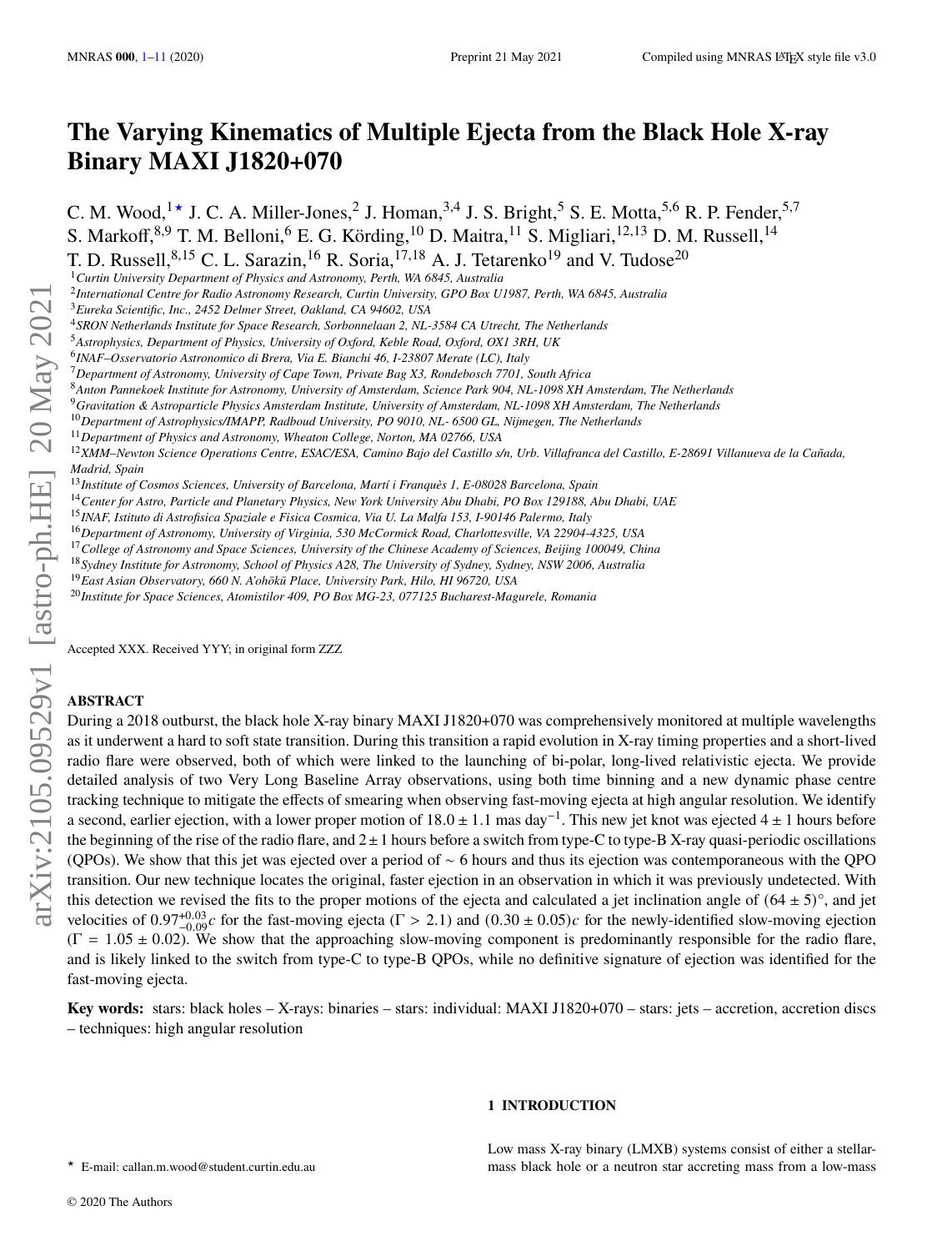binary companion star. Observations of such objects at X-ray and radio frequencies have identified two canonical accretion states, the hard state and the soft state. During outbursts, LMXBs typically undergo transitions between the hard and soft states via intermediate states [\(Homan & Belloni](#page-10-0) [2005\)](#page-10-0). One of the defining characteristics of the hard state is the presence of strong, continuous jets, which are not present in the soft state. Discrete, transient jets are seen at the transition from the hard to the soft state, but not during the reverse transition [\(Fender et al.](#page-10-1) [2004\)](#page-10-1). During the transition from the hard to the soft state via intermediate states, a rapid evolution of the X-ray timing properties is seen. At the beginning of the transition, strong low-frequency type-C quasi-periodic oscillations (QPOs) are usually present, but are later often replaced by type-B QPOs (see [Ingram &](#page-10-2) [Motta](#page-10-2) [2020,](#page-10-2) for a discussion of low frequency QPOs). The presence of type-B QPOs is thought to be linked to the launching of transient jets (e.g. [Fender et al.](#page-10-3) [2009;](#page-10-3) [Miller-Jones et al.](#page-10-4) [2012;](#page-10-4) [Russell et al.](#page-10-5) [2019\)](#page-10-5).

Accretion states and their relationship with the formation of relativistic jets have long been studied to understand the dynamics of jet launching events [\(Fender et al.](#page-10-1) [2004\)](#page-10-1). One focus of such studies has been attempting to confirm the causal connection between changes in the accretion flow and the launching of transient ejecta at the state transition. While suggestions have been made that particular spectral or timing signatures correspond to the moment of jet launching (e.g. [Fender et al.](#page-10-3) [2009;](#page-10-3) [Miller-Jones et al.](#page-10-4) [2012\)](#page-10-4), the relative sparsity of high angular resolution coverage and the uncertainty in the derived jet ejection times has meant that we still do not have a definitive signature of the changes in the accretion flow that lead to the launching of the transient jets.

MAXI J1820+070/ASASSN-18ey (hereafter J1820) was first discovered at optical wavelengths on 7th March 2018 by the All-Sky Automated Survey for SuperNovae (ASAS-SN; [Tucker et al.](#page-10-6) [2018\)](#page-10-6), and identified as a new X-ray binary system following a detection at X-ray wavelengths on 11th March by the Monitor of All-Sky X-Ray Image (MAXI) [\(Kawamuro et al.](#page-10-7) [2018\)](#page-10-7). It has since been dynamically confirmed to host a black hole [\(Torres et al.](#page-10-8) [2019\)](#page-10-8), and radio parallax measurements in the hard state have determined its distance to be  $2.96 \pm 0.33$  kpc [\(Atri et al.](#page-10-9) [2020\)](#page-10-9), consistent with the value of 2.66+0.<sup>85</sup> <sup>−</sup>0.<sup>52</sup> kpc from Gaia Early Data Release 3 [\(Gaia Collabora](#page-10-10)[tion et al.](#page-10-10) [2020\)](#page-10-10), after applying the position-dependent zero point correction [\(Lindegren et al.](#page-10-11) [2020\)](#page-10-11) and using the [Atri et al.](#page-10-12) [\(2019\)](#page-10-12) prior.

J1820 was in the hard state between its discovery in March 2018 and July 2018, when it underwent a hard-to-soft state transition [\(Homan et al.](#page-10-13) [2018a;](#page-10-13) [Tetarenko et al.](#page-10-14) [2018b\)](#page-10-14). J1820 stayed in the soft state until the beginning of October 2018, when it returned to the hard state [\(Homan et al.](#page-10-15) [2018b\)](#page-10-15). During its 2018 outburst J1820 was observed extensively at multiple different wavelengths (e.g. [Shi](#page-10-16)[datsu et al.](#page-10-16) [2019;](#page-10-16) [Homan et al.](#page-10-17) [2020;](#page-10-17) [Wang et al.](#page-10-18) [2020;](#page-10-18) [Kosenkov](#page-10-19) [et al.](#page-10-19) [2020;](#page-10-19) [Buisson et al.](#page-10-20) [2021\)](#page-10-20). The transition between the hard state and the soft state, where J1820 went through the intermediate states, occurred between MJD 58303.5 and 58310.7 [\(Shidatsu et al.](#page-10-16) [2019\)](#page-10-16). X-ray coverage with the Neutron Star Interior Composition Explorer (*NICER*) revealed rapid changes in the X-ray variability properties of J1820 during the hard-to-soft state transition. A switch from type-C QPOs to type-B QPOs was seen, along with a small flare in the 7–12 keV band [\(Homan et al.](#page-10-17) [2020\)](#page-10-17). Shortly following this change in the X-ray variability properties, [Bright et al.](#page-10-21) [\(2020\)](#page-10-21) reported on a short-lived ( $\approx$ 12 hrs) radio flare beginning at MJD 58305.773  $\pm$  0.006, which was detected using the Arcminute Microkelvin Imager-Large Array (AMI-LA). [Homan et al.](#page-10-17) [\(2020\)](#page-10-17) linked the change in X-ray variability properties and the radio flare to the ejection of two long-lived, apparently superluminal ejecta monitored by [Bright et al.](#page-10-21) [\(2020\)](#page-10-21) as they travelled in opposite directions away from the core.

Radio observations of these ejecta with the Multi-Element Radio Linked Interferometer Network (eMERLIN), Meer Karoo Array Telescope (MeerKAT), the Karl G. Jansky Very Large Array (VLA) and the Very Long Baseline Array (VLBA) spanning a period of over 200 d show the ejecta travelling out to angular separations of several arcseconds ( $\sim$  3 × 10<sup>4</sup> AU projected on the plane of the sky; [Bright et al.](#page-10-21) [2020\)](#page-10-21). The approaching jet component was travelling to the south and the corresponding receding component to the north. Following these radio detections, the *Chandra* X-ray telescope was triggered to observe the downstream re-brightening of the jets as they decelerated upon colliding with a denser region of the interstellar medium, creating external shocks. Using the radio data of [Bright et al.](#page-10-21) [\(2020\)](#page-10-21) combined with the *Chandra* observations, [Espinasse et al.](#page-10-22) [\(2020\)](#page-10-22) fit the proper motions of these ejecta with a constant deceleration model. They found initial proper motions of 35.9 ± 0.5 and 93.3 ± 0.6 mas day<sup>-1</sup> for the north and south components, respectively, with accelerations of −0.045 ± 0.004 and  $-0.34 \pm 0.01$  mas day<sup>-2</sup>, respectively, and an inferred ejection date of MJD 58305.97  $\pm$  0.07.

High angular resolution imaging of ejecta travelling with such large proper motions can result in smearing of the image as components travel significant fractions of a resolution element during the observation. This violates a fundamental assumption of very long baseline interferometry (VLBI), that a source remains unchanged over the course of an observation. Multiple approaches have been used to image dynamical systems, from a relatively straightforward time binning approach (e.g. [Fomalont et al.](#page-10-23) [2001;](#page-10-23) [Miller-Jones et al.](#page-10-24) [2019\)](#page-10-24) to the more sophisticated dynamical imaging procedure devised by the Event Horizon Telescope consortium [\(Johnson et al.](#page-10-25) [2017\)](#page-10-25).

Here we describe a new technique for reducing smearing in images of fast moving ejecta. We use this technique to detect the approaching fast-moving relativistic ejection described by [Bright et al.](#page-10-21) [\(2020\)](#page-10-21) and [Espinasse et al.](#page-10-22) [\(2020\)](#page-10-22) in a VLBA observation of J1820, in which this component was previously undetected. We provide a refined analysis of two VLBA observations, and via time binning, identify the previously-detected VLBI jet knot as a separate, slow moving component distinct from the fast moving ejecta tracked by [Bright](#page-10-21) [et al.](#page-10-21) [\(2020\)](#page-10-21). With this information, we revise the fits to the proper motions of the fast moving ejecta, and consider the implications for the physical parameters of the jet and the coupling between changes in the accretion flow and jet ejection.

# **2 METHODS**

# **2.1 Observations and Calibration**

Following the initial detection of the outburst in the X-ray [\(Kawamuro](#page-10-7) [et al.](#page-10-7) [2018\)](#page-10-7) and optical [\(Tucker et al.](#page-10-6) [2018\)](#page-10-6) bands, we observed J1820 with the VLBA over multiple epochs between 2018 March 16 and December 22, under project code BM467. We took several epochs of astrometric data in the hard states at the beginning and end of the outburst, as detailed by [Atri et al.](#page-10-9) [\(2020\)](#page-10-9). However, in this work we focus only on the data taken during and immediately after the hardto-soft state transition in 2018 July. We observed on twelve days between July 7 and 25, at a frequency of either 4.98 or 15.26 GHz, depending on the weather and the source behaviour. Table [1](#page-2-0) lists the parameters of the observations.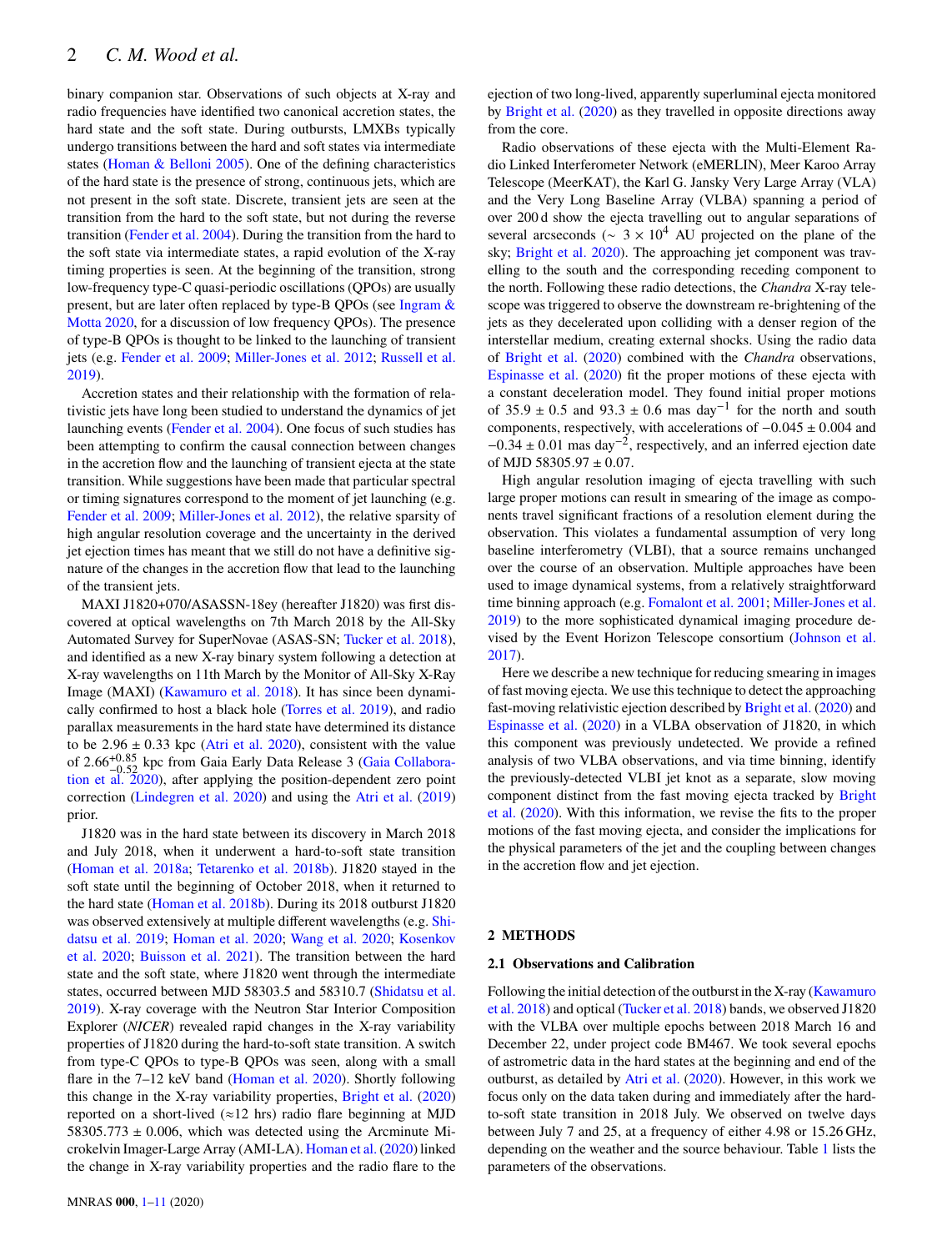<span id="page-2-0"></span>**Table 1.** VLBA observation log.

| Epoch | Date<br>(d/m/y) | MJD                 | Time<br>(UTC)   | Frequency<br>(GHz) |
|-------|-----------------|---------------------|-----------------|--------------------|
| 1     | 07/07/2018      | $58306.22 \pm 0.02$ | $04:51 - 05:38$ | 15.26              |
| 2     | 07/07/2018      | $58306.37 \pm 0.02$ | $08:25 - 09:08$ | 15.26              |
| 3     | 08/07/2018      | $58307.27 \pm 0.04$ | $05:39 - 07:22$ | 15.26              |
| 4     | 09/07/2018      | $58308.39 + 0.02$   | $08:51 - 09:38$ | 4.98               |
| 5     | 10/07/2018      | $58309.18 \pm 0.02$ | $03:51 - 04:38$ | 4.98               |
| 6     | 10/07/2018      | $58309.39 + 0.02$   | $08:51 - 09:38$ | 4.98               |
| 7     | 11/07/2018      | $58310.18 \pm 0.02$ | $04:51 - 04:37$ | 4.98               |
| 8     | 11/07/2018      | $58310.35 \pm 0.02$ | $08:09 - 08:52$ | 4.98               |
| 9     | 13/07/2018      | $58312.19 \pm 0.02$ | $04:06 - 04:52$ | 4.98               |
| 10    | 13/07/2018      | $58312.34 \pm 0.02$ | $07:54 - 08:37$ | 4.98               |
| 11    | 14/07/2018      | $58313.25 \pm 0.02$ | $05:36 - 06:22$ | 4.98               |
| 12    | 16/07/2018      | $58315.32 \pm 0.02$ | $05:36 - 06:22$ | 4.98               |
| 13    | 18/07/2018      | $58317.30 \pm 0.02$ | $06:51 - 07:37$ | 15.26              |
| 14    | 20/07/2018      | $58319.23 \pm 0.02$ | $05:06 - 05:52$ | 4.98               |
| 15    | 22/07/2018      | $58321.29 \pm 0.04$ | $06:09 - 07:53$ | 15.26              |
| 16    | 25/07/2018      | $58324.19 \pm 0.02$ | $03:39 - 05:22$ | 4.98               |

We observed with a recording rate of 2048 Mbps, yielding a bandwidth of 256 MHz per polarization, split into eight 32-MHz intermediate-frequency (IF) pairs. We used ICRF J180024.7+384830 [\(Ma et al.](#page-10-26) [1998,](#page-10-26) hereafter J1800+3848) as a fringe finder, ICRF J181333.4+061542 [\(Beasley et al.](#page-10-27) [2002,](#page-10-27) hereafter J1813+0615) as a phase reference calibrator, and RFC J1821+0549 as a check source. The data were correlated using the DiFX software correlator [\(Deller et al.](#page-10-28) [2011\)](#page-10-28), and calibrated according to standard procedures within the Astronomical Image Processing System (AIPS, version 31DEC17; [Wells](#page-10-29) [1985;](#page-10-29) [Greisen](#page-10-30) [2003\)](#page-10-30). Following a priori corrections to the Earth Orientation Parameters at the time of correlation, we corrected for the ionospheric Faraday rotation and dispersive delay using Total Electron Content maps. We then performed a priori corrections for digital sampler offsets and the changing parallactic angles of the feeds, before calibrating the amplitudes using the recorded system temperature values. We used the bright fringe finder source J1800+3848 to determine the instrumental frequency response, and to correct instrumental phases, delays and rates. Finally, we performed several rounds of self calibration on the phase reference calibrator J1813+0615 to make the best possible model, which was used to compute time-varying phase, delay and rate solutions that were interpolated to the target source.

# **2.2 Imaging**

Imaging was performed using AIPS, implementing the CLEAN algorithm [\(Högbom](#page-10-31) [1974\)](#page-10-31). Only the first two epochs, both taken on July 7th but separated by ∼ 3 hrs, yielded detections of J1820, likely due to a combination of the low brightness and adiabatic expansion of the jet ejecta. We therefore focus on these epochs for the rest of this work.

The fast moving ejecta described by [Bright et al.](#page-10-21) [\(2020\)](#page-10-21) and [Es](#page-10-22)[pinasse et al.](#page-10-22) [\(2020\)](#page-10-22) travelled across the synthesized beam of the VLBA observations in as little as 10 minutes, which is shorter than the length of the observations. As a result, these components are significantly smeared out in our VLBA images. To mitigate this, we adopted two different approaches.

# <span id="page-2-2"></span>*2.2.1 Time Binning*

We imaged the first observation (epoch 1) in full, then split it into 5 time bins of length  $\approx$  9 mins, each of which we subsequently imaged. We chose the size of the time bins to be as small as possible such that a distinct jet component could still be detected in each time bin. The second observation (epoch 2) could not be time binned due to a low signal to noise ratio (SNR) so we treated it as a single time bin. This time binning was performed in order to determine the proper motions of components seen in these observations. We fit the peak emission in each time bin with a point source, and then computed the angular separation and position angle of the peak to the inferred position of the core from the radio astrometric measurements of [Atri](#page-10-9) [et al.](#page-10-9) [\(2020\)](#page-10-9).

While our time binning approach allows us to track the motion of components, it also leads to a decrease in sensitivity. Faint, fast moving sources that could not be detected in the full observation due to a large amount of smearing may not be detected in the short time bins. We therefore implemented a new technique to try to detect any components that might have been smeared below detectability due to large proper motions.

## <span id="page-2-3"></span>*2.2.2 Dynamic Phase Centre Tracking*

In this technique, observations are split into a large number of discrete time bins, such that in each time bin the moving source travels across no more than 1/5 of the synthesized beam. With a user defined proper motion, the distance the source moves in each time bin is calculated, and the phase centre of the  $uv$  data for the on-source observation in each time bin is shifted to account for this motion. The result is a series of time bins in which the moving peak appears in the same position relative to the updated phase centre. With the peaks of the moving source now aligned in each time bin, the  $uv$  data from all of the time bins are concatenated, to produce an image whose phase centre tracks the component as it moves. This technique is distinct from the time binning described above, in that a single  $uv$ data set and image are produced, rather than a series of individual, lower-sensitivity images. We implemented this technique using the ParselTongue Python interface to AIPS [\(Kettenis et al.](#page-10-32) [2006\)](#page-10-32)<sup>[1](#page-2-1)</sup>. This technique is similar to the synthetic tracking technique used to detect and track fast moving near-Earth asteroids and space debris at optical wavelengths (e.g. [Tyson et al.](#page-10-33) [1992;](#page-10-33) [Yanagisawa et al.](#page-10-34) [2005;](#page-10-34) [Shao](#page-10-35) [et al.](#page-10-35) [2014;](#page-10-35) [Zhai et al.](#page-10-36) [2014,](#page-10-36) [2020\)](#page-10-37), although we implemented our technique in the visibility domain instead of in the image domain.

# **3 RESULTS**

First, we present the standard images of each epoch without time binning or dynamic phase centre tracking. Images of epochs 1 and 2 are shown in Fig. [1.](#page-3-0) The top panel shows the image of epoch 1. This image is dominated by a single elongated, asymmetric jet component, consisting of a compact bright knot, trailed by a diffuse tail that points towards the inferred core position of J1820 [\(Atri et al.](#page-10-9) [2020\)](#page-10-9). We refer to this as Component A. This component is  $\approx 4.5$ mas in length and has a total integrated flux density of  $6.8 \pm 1.3$ mJy, where the uncertainty is  $\sigma \sqrt{N_B}$  where  $\sigma$  is the rms noise in the image and  $N_B$  is the number of independent synthesised beams in the extended region as reported by the AIPS task TVSTAT. Its extended

<span id="page-2-1"></span><sup>1</sup> Our implementation is available via a [GitHub repository](https://github.com/Callan612/AIPS-Proper-Motion-Correction)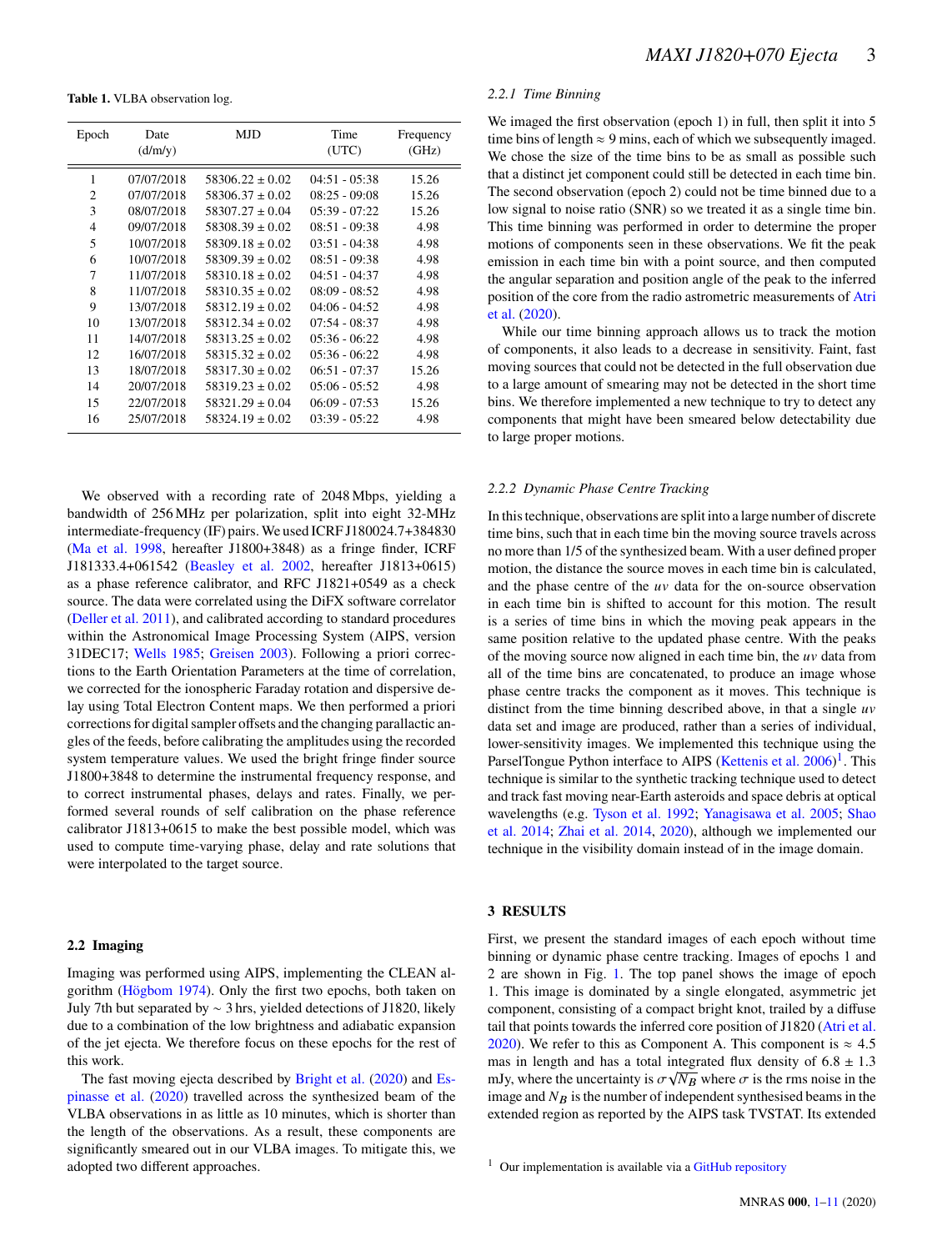structure was initially attributed to smearing due to large proper motion, although this does not explain its asymmetric structure.

An image of the second epoch, made 3.5 hours later, is shown in the bottom panel. The signal to noise ratio (SNR) in the second epoch is significantly lower than the first epoch as a result of the fainter emission of the components. Two ejecta are seen in this image; Component A to the south and Component B to the north. Component A is at a larger angular separation from the core position than in the first epoch, showing the motion of this ejection between the two observations. In this second epoch, Component A is no longer clearly extended along the jet axis, although it is not a perfect point source. The fainter emission from this component in this observation combined with the sparse *uv*-coverage means that we are not sensitive to any diffuse, extended structure. Component B is only significantly detected in the second epoch. J1820 was in the soft-intermediate state during both of these observations [\(Homan et al.](#page-10-17) [2020\)](#page-10-17) and so the core is not detected in our images, as expected [\(Fender et al.](#page-10-1) [2004\)](#page-10-1).

For the fast moving ejecta, [Bright et al.](#page-10-21) [\(2020\)](#page-10-21) determined that the component moving to the south is approaching, while the northern component is receding. This will be the same for the ejecta seen in these observations, i.e. Component A is approaching and Component B is receding. An image of the first epoch was originally presented by [Bright et al.](#page-10-21) [\(2020\)](#page-10-21), and Component A was identified. It was assumed that this component was the same as the approaching fast-moving, long-lived ejection seen travelling out to arcsecond-scale separations with eMERLIN, MeerKAT and the VLA. The VLBA detection of this component was used to constrain the motion of the fast moving ejecta by [Bright et al.](#page-10-21) [\(2020\)](#page-10-21) and [Espinasse et al.](#page-10-22) [\(2020\)](#page-10-22).

In our image of the first epoch, there appears to be a peak to the north of the core of J1820 at an angular separation of  $11.4 \pm 0.1$  mas, which is in a similar position to where Component B is resolved in the second epoch. [Bright et al.](#page-10-21) [\(2020\)](#page-10-21) identified this as the receding counterpart to Component A. This peak is not a compact point source, and only has a significance of  $4\sigma$ . This is comparable to other noise peaks elsewhere in the image, suggesting that caution is required in determining whether this is in fact a real detection.

# **3.1 Time Binning**

Following the initial imaging of both epochs, we performed time binning (as per Section [2.2.1\)](#page-2-2) to determine the proper motion of Component A seen in Fig. [1.](#page-3-0) Component A was resolved in each time bin of the first epoch, and seen to be extended to a similar degree as in the image of the full observation (Fig. [1\)](#page-3-0). Time binning did not reduce the smearing of this component, suggesting that motion within the observation is not likely the cause of its extended structure. We measured the position of Component A in each time-bin by fitting the peak with a point source in the image plane. The motion of the component appears to be far slower than that of the approaching fast moving ejection identified by [Bright et al.](#page-10-21) [\(2020\)](#page-10-21), with which it was initially identified. We fit the proper motion of this component with a constant velocity model. Extrapolating the motion of this component, we found that its position was consistent (within  $2\sigma$ ) with two eMERLIN measurements made by [Bright et al.](#page-10-21) [\(2020\)](#page-10-21) on MJD 58309.0 and MJD 58310.03. These two detections were originally considered to be anomalies that appeared alongside the approaching fast moving ejection. It was not clear if these detections were part of a larger structure of the fast moving ejection, the details of which had been resolved out, or if they were a separate ejection altogether. With only two measurements the motion of this component could not be adequately characterised, although it was estimated by [Bright](#page-10-21) [et al.](#page-10-21) [\(2020\)](#page-10-21) to have been launched at around the time of the fast



<span id="page-3-0"></span>**Figure 1.** Images of MAXI J1820+070 from the first and second epoch. The **Figure 1.** Images of MAXI J1620+070 from the first and second epoch. The contours mark  $\pm \sigma \times (\sqrt{2})^n$  for  $n = 3, 4, 5, ...$ , where the rms noise  $\sigma$  is 0.14 mJy beam<sup>-1</sup> in the top panel and 0.15 mJy beam<sup>-1</sup> in the bottom panel. The black crosses mark the inferred position of the core of J1820 [\(Atri et al.](#page-10-9) [2020\)](#page-10-9). The restoring beams for the images are 1.39 mas x 0.52 mas and 1.54 mas x 0.77 mas respectively, as marked by the black ellipses. Images have been rotated 67° counter-clockwise. The positions and flux densities of resolved components are summarised in Table [2.](#page-5-0) These images show the evolution of the approaching component (A) between the two epochs. A receding component (B) becomes visible in the second epoch.

moving ejecta based on its movement between the two epochs. The consistency of the eMERLIN measurements with the fit for the proper motion of Component A suggests they are the same ejection.

Since there is no evidence of deceleration, we fit the proper motion of this component with a constant velocity model, using both the eMERLIN measurements and our VLBA measurements (using the time-binned data from epoch 1). Our best fit is shown in Fig. [2,](#page-4-0) and yielded a proper motion of  $\mu_{\text{south}} = 18.0 \pm 1.1$  mas day<sup>-1</sup> at a position angle of−156.37±0.02° East of North. This gives an inferred ejection date of MJD 58305.60 $\pm$ 0.04. The uncertainties for the fitted parameters are given at the  $1\sigma$  level. Fig. [2](#page-4-0) shows some scatter in the separations of the measured peaks of the time-binned data, beyond what would be expected from the statistical uncertainties. Evolution of the extended structure of Component A during the observation could be responsible for this scatter in the position of the peaks. To account for this we added a systematic uncertainty of 0.13 mas in quadrature to the statistical uncertainty found by fitting the peak positions. This systematic uncertainty was chosen in order to achieve a reduced  $y^2$  value of 1 for the fit. This uncertainty corresponds to a quarter of the synthesized beam size, which is not unreasonable. Only the motion of Component A was fit, since Component B appears only in epoch 2, which could not be time binned due to lower SNR.

# **3.2 Dynamic Phase Centre Tracking**

With the identification of Component A as being distinct from the fast moving ejecta described by [Bright et al.](#page-10-21) [\(2020\)](#page-10-21), the absence of the approaching fast moving ejection is notable. The fit by [Espinasse](#page-10-22) [et al.](#page-10-22) [\(2020\)](#page-10-22) predicts the approaching fast moving component to be located at an angular separation of  $24 \pm 7$  mas from the core in the first epoch, moving at a proper motion of  $93.2 \pm 0.6$  mas day<sup>-1</sup>. At this proper motion, the component should move 6 times the width of the synthesized beam during the first epoch, smearing its emission over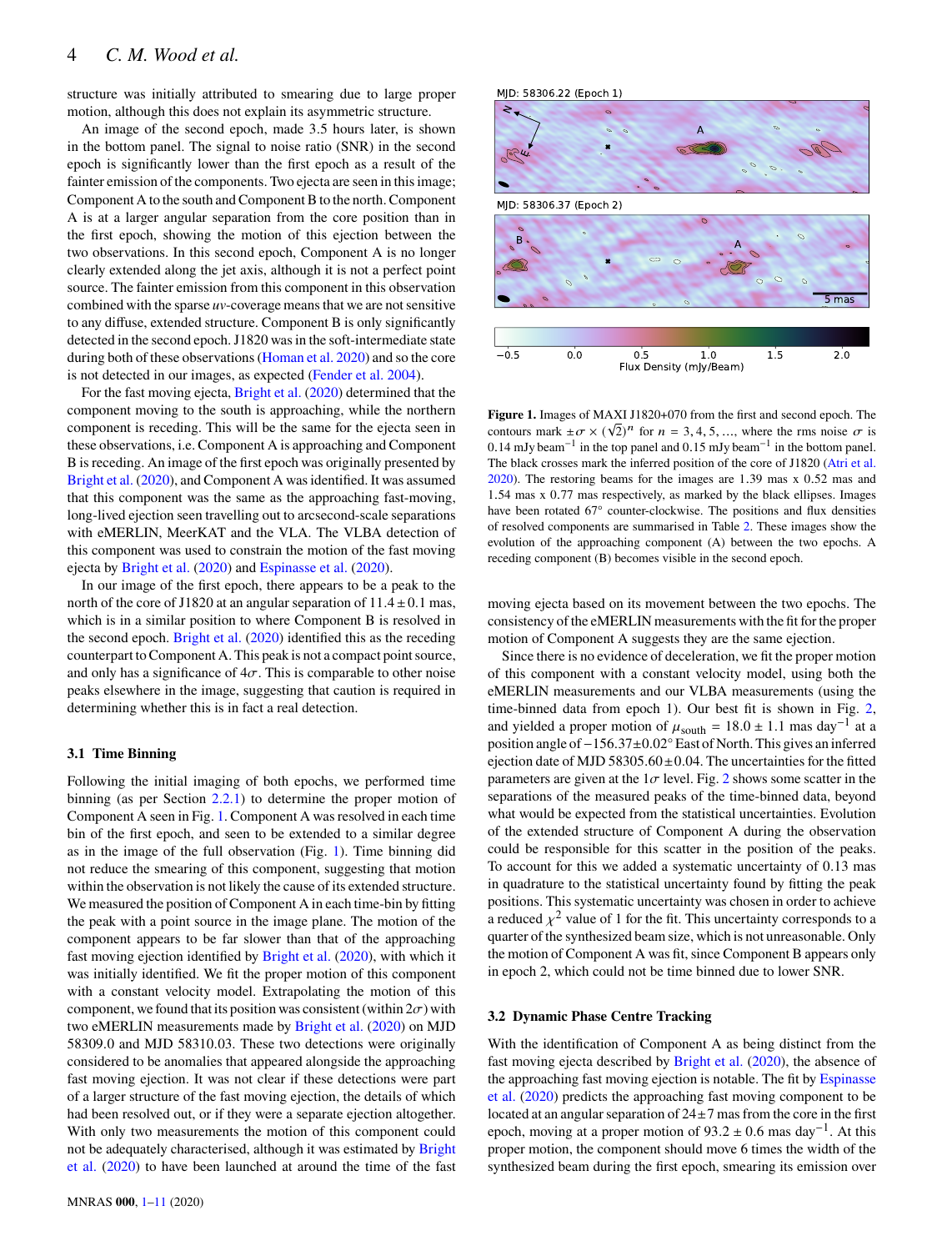

<span id="page-4-0"></span>**Figure 2.** Fit for the proper motion of Component A seen in Fig. [1.](#page-3-0) The first panel shows the separation of the component from the inferred core position [\(Atri et al.](#page-10-9) [2020\)](#page-10-9), fit with a constant velocity model. The inset plot shows only the VLBA observations.  $t_0$  here is the start-time of the first VLBA observation. The fit yields a proper motion  $\mu_{\text{south}} = 18.0 \pm 1.1$  mas day<sup>-1</sup>, and gives an ejection date of MJD 58305.60  $\pm$  0.04. The bottom panel shows the residuals of the fit, calculated as the difference between the data and the model divided by the uncertainty. This component is distinct from the fast moving ejection described by [Bright et al.](#page-10-21) [\(2020\)](#page-10-21) and [Espinasse et al.](#page-10-22) [\(2020\)](#page-10-22), travelling  $\approx$  5 times slower and ejected  $\approx$  9 hours earlier.

that region. We therefore applied the dynamic phase centre tracking technique (as per Section [2.2.2\)](#page-2-3) to try to detect this component. We applied this technique procedurally, stepping through a range of proper motions between  $80 - 100$  mas day<sup>-1</sup> at the position angle fit by [Espinasse et al.](#page-10-22) [\(2020\)](#page-10-22). The dynamic phase centre tracking technique consistently revealed a component at an angular separation of 23.36  $\pm$  0.08 mas from the core, at a position angle of  $-157.9 \pm$ 0.4° East of North, which we label Component C. Fig. [3](#page-4-1) shows the original image of the first epoch in the top panel, and the image made when applying the technique for a proper motion of 92 mas day−<sup>1</sup> . At this proper motion Component C was brightest, detected with  $7\sigma$  significance with a flux density of  $0.82 \pm 0.11$  mJy beam<sup>-1</sup>. Although applying the technique with a proper motion of 92 mas day−<sup>1</sup> yielded the brightest detection, the component was detected at similar significance across the range of proper motions used, with a broad detection peak around 92 mas day<sup>-1</sup>. This component could not previously be robustly detected in the first epoch due to the smearing of the emission over multiple beams. In the original image of epoch 1 (Fig. [1\)](#page-3-0) there appears to be some noise in the region where Component C was detected, likely due to smearing of the emission. Applying the dynamic phase centre tracking technique to the first epoch resulted in a decreased noise level from 0.14 to 0.11 mJy beam<sup>-1</sup>. Applying the same technique to the second epoch with the same range of proper motions did not result in a detection, to a  $5\sigma$  limit of 0.75 mJy beam<sup>-1</sup>.

The dynamic phase centre tracking technique was also used to





<span id="page-4-1"></span>**Figure 3.** Two images of the first observation of MAXI J1820+070. The top panel shows an image made from the full observation. The second panel shows an image made following the technique described in Section [2.2.2,](#page-2-3) with the data split into 31 time bins, and those time bins phase shifted according to a proper motion of 92 mas day−<sup>1</sup> at a position angle −154.9° East of North (as per the expected proper motion of the approaching fast moving rooth (as per the expected proper motion of the approaching fast moving<br>component from [Espinasse et al.](#page-10-22) [2020\)](#page-10-22). The contours mark  $\pm \sigma \times (\sqrt{2})^n$  for  $n = 3, 4, 5, \dots$ , where the rms noise  $\sigma$  is 0.14 mJy beam<sup>-1</sup> in the top panel and 0.11 mJy beam−<sup>1</sup> in the bottom panel. The black crosses mark the inferred position of the core of J1820 [\(Atri et al.](#page-10-9) [2020\)](#page-10-9) relative to the first time bin. The restoring beams for the images are 1.39 mas x 0.52 mas and 1.39 mas x 0.53 mas respectively, as marked by the black ellipses. Images have been rotated 67° counter-clockwise. The second image also reveals a  $7\sigma$  detection of a fast travelling component (C), as described in Table [2.](#page-5-0) The RMS noise in these images is  $0.14$  and  $0.11$  mJy beam<sup>-1</sup>, respectively. The newly detected component C was not detected in the original image due to smearing from its large proper motion, and is the same approaching fast travelling ejection described by [Bright et al.](#page-10-21) [\(2020\)](#page-10-21) and [Espinasse et al.](#page-10-22) [\(2020\)](#page-10-22).

search for a receding component in both epochs for a range of proper motions between 10 – 50 mas day<sup>-1</sup>, however no new receding component was detected in either epoch. The  $5\sigma$  detection limit is 0.7 mJy beam<sup>-1</sup> for the first epoch and 0.75 mJy beam<sup>-1</sup> for the second epoch. We also applied the dynamic phase centre tracking technique to the third epoch on July 8th, in search of a detection of any of Components A, B or C, but no detections were made above a  $5\sigma$ detection limit of 0.47 mJy beam<sup>-1</sup>.

The angular separations, position angles, fitted peak flux densities and image noise levels for all our detected components are given in Table [2.](#page-5-0)

### **4 DISCUSSION**

Three distinct components are resolved in these observations; Component A, seen approaching in both images in Fig. [1,](#page-3-0) Component B, seen receding in the second epoch (bottom image in Fig. [1\)](#page-3-0), and Component C, detected in the first epoch by applying the dynamic phase centre tracking technique to correct for its large proper motion, seen in the bottom panel in Fig. [3.](#page-4-1) Understanding each of these components contributes to the full picture of the ejection events in J1820. Each of these are now discussed in turn.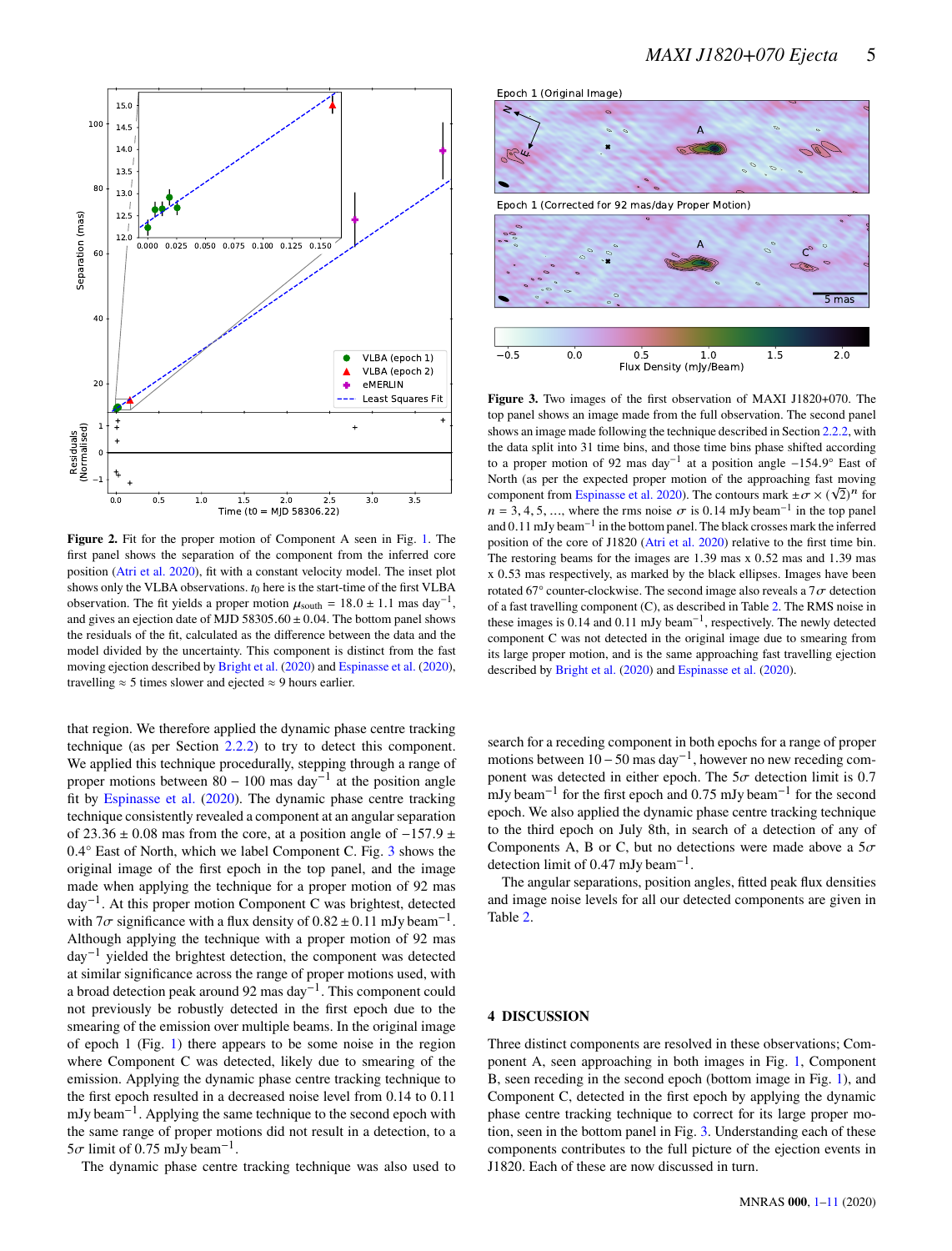<span id="page-5-0"></span>Table 2. Fitted jet components from VLBA observations. We measured the positions of each component by fitting the peak of the emission with a point source, and we report the peak flux density. The uncertainty in the position and fitted flux density of components is the  $1\sigma$  statistical uncertainty as reported by the AIPS task JMFIT.

| Epoch | Source                         | Separation<br>(mas)                | Position Angle<br>° East of North    | <b>Fitted Flux Density</b><br>$(mJy beam^{-1})$ | Image RMS<br>$(mJy beam^{-1})$ |
|-------|--------------------------------|------------------------------------|--------------------------------------|-------------------------------------------------|--------------------------------|
|       | Component A<br>Component $C^b$ | $12.6 \pm 0.1$<br>$23.4 \pm 0.1^c$ | $-156.5 \pm 0.4$<br>$-157.9 \pm 0.4$ | $2.68 \pm 0.14^{\circ}$<br>$0.82 \pm 0.11$      | 0.14<br>0.11                   |
| 2     | Component A<br>Component B     | $15.0 \pm 0.1$<br>$10.9 \pm 0.1$   | $-158.7 \pm 0.3$<br>$23.8 \pm 0.3$   | $1.27 \pm 0.15$<br>$1.34 \pm 0.15$              | 0.15                           |

 $a$  For the extended component we report on the fitted flux density of the peak of the emission and not the total integrated flux density.

 $<sup>b</sup>$  Component detected following dynamic phase centre tracking.</sup>

 $<sup>c</sup>$  Separation with respect to the core position in the central time bin.</sup>

# **4.1 Component A**

Component A appears to travel  $\approx$  6 times slower than the approaching fast-moving ejection described by [Bright et al.](#page-10-21) [\(2020\)](#page-10-21) and [Espinasse](#page-10-22) [et al.](#page-10-22) [\(2020\)](#page-10-22), which was detected as Component C in epoch 2. The two eMERLIN measurements made by [Bright et al.](#page-10-21) [\(2020\)](#page-10-21) on MJD 58309.0 and MJD 58310.03 are consistent with the proper motion fit of Component A in our observations. With these eMERLIN detections alongside our time-binned VLBA measurements, we can properly characterise this component as a separate, slower-moving ejection with a proper motion of 18.0±1.1 mas day−<sup>1</sup> . Component A does not exhibit apparent superluminal motion, having an apparent velocity of  $\approx 0.31c$ . The proper motion fits of Component C and its receding counterpart by [Bright et al.](#page-10-21) [\(2020\)](#page-10-21) and [Espinasse et al.](#page-10-22) [\(2020\)](#page-10-22) incorrectly included the position of Component A from the first VLBA data set. Following the identification of this component as being distinct from Component C, we revise these fits in Section [4.4.](#page-6-0)

Component A is not travelling fast enough for smearing to account for the extended structure seen in the first image in Fig. [1,](#page-3-0) suggesting that the component is intrinsically extended. Furthermore, the component does not appear extended to as large a degree in the second epoch in Fig. [1.](#page-3-0) This is likely the result of sensitivity. By the second epoch the component has expanded, reducing its surface brightness as its emission has been spread over a larger area, making it harder to detect. The low SNR in this observation and the sparse *uv*-coverage then limits our ability to resolve the extended structure. LMXB jets from discrete ejection events are often modelled as point sources. However, extended ejecta have been observed before, as in the case of GRO J1655-40 [\(Hjellming & Rupen](#page-10-38) [1995;](#page-10-38) [Tingay et al.](#page-10-39) [1995\)](#page-10-39), and could be due to a long-duration ejection event. Given the approximate size of Component A in the first epoch and its proper motion, then by assuming a steady and constant ejection velocity, we can estimate the duration of the ejection event to have been ∼ 6 hours. If Component A is expanding radially at a speed comparable to its bulk motion downstream, then the inferred ejection duration would be shorter than we estimate. Our data cannot constrain the expansion speed of Component A, however we do know that Component A cannot be expanding radially in a purely uniform way, given its elongated structure. Conversely if the initially ejected material is travelling slower than the later ejected material, or the working surface of the jet is significantly decelerated by its interactions with the interstellar medium (ISM) then the true ejection duration may be longer than we estimate, and hence we can only provide this rough estimation of the ejection duration by assuming constant velocity. As the ejection moves through the ISM, particles are shock-accelerated at the working surface, resulting in asymmetric emission.

Unlike the faster-moving Component C, we do not observe Component A to decelerate. However, since we can only track its motion out to ∼ 100 mas, we cannot place strong constraints on the absence of deceleration. The deceleration of Component C was attributed to continuous interaction with the ISM [\(Espinasse et al.](#page-10-22) [2020\)](#page-10-22). It has been suggested that X-ray binaries exist in low density bubbles [\(Heinz](#page-10-40) [2002;](#page-10-40) [Hao & Zhang](#page-10-41) [2009\)](#page-10-41). A consequence of this is that ejecta would initially have ballistic motion before beginning to decelerate as they interact with the more dense ISM at the edge of the low density cavity. [Espinasse et al.](#page-10-22) [\(2020\)](#page-10-22) suggested that this could be the case for Component C, although there was insufficient observational evidence to draw any strong conclusions. [Bright et al.](#page-10-21) [\(2020\)](#page-10-21) also attributed the very slow decay rate of the radio emission from the jets to continuous interaction with the ISM. The constant velocity of Component A seen in Fig. [2](#page-4-0) could argue against deceleration at small angular separations from the core, although this could alternatively be due to its relatively low proper motion, such that any small deceleration of Component A is not noticeable over its relatively short life-time.

#### <span id="page-5-1"></span>**4.2 Component B**

Component B was seen receding in the second observation as shown in the second panel in Fig. [1.](#page-3-0) It is not immediately clear if this component is the counterpart to approaching Component A or C. The proper motion of Component A can be used to estimate the value of  $\beta$  cos  $\theta$  from

$$
\mu_{app} = \frac{\beta \sin \theta}{1 - \beta \cos \theta} \frac{c}{d},\tag{1}
$$

where  $\beta$  is the jet velocity normalised by the speed of light,  $\theta$  is the inclination angle of the jet to the line of sight, and  $d$  is the distance to J1820 [\(Mirabel & Rodríguez](#page-10-42) [1999\)](#page-10-42). [Atri et al.](#page-10-9) [\(2020\)](#page-10-9) determined the jet inclination angle of the fast moving ejecta to be  $(63 \pm 3)^\circ$  using their measurement of the distance to J1820 and the proper motions of [Bright et al.](#page-10-21) [\(2020\)](#page-10-21). It is reasonable to assume (in the absence of rapid precession as seen in V404 Cygni; [Miller-Jones et al.](#page-10-24) [2019\)](#page-10-24) that in the time between the ejection of Components A and C the inclination angle has not changed significantly. Using the distance and inclination angle of [Atri et al.](#page-10-9) [\(2020\)](#page-10-9), we determine the value of  $\beta$  cos  $\theta$  for Component A to be 0.14  $\pm$  0.04. At any given time, the ratio of angular separations of intrinsically symmetric approaching and receding ejecta is

$$
R = \frac{1 + \beta \cos \theta}{1 - \beta \cos \theta}.
$$
 (2)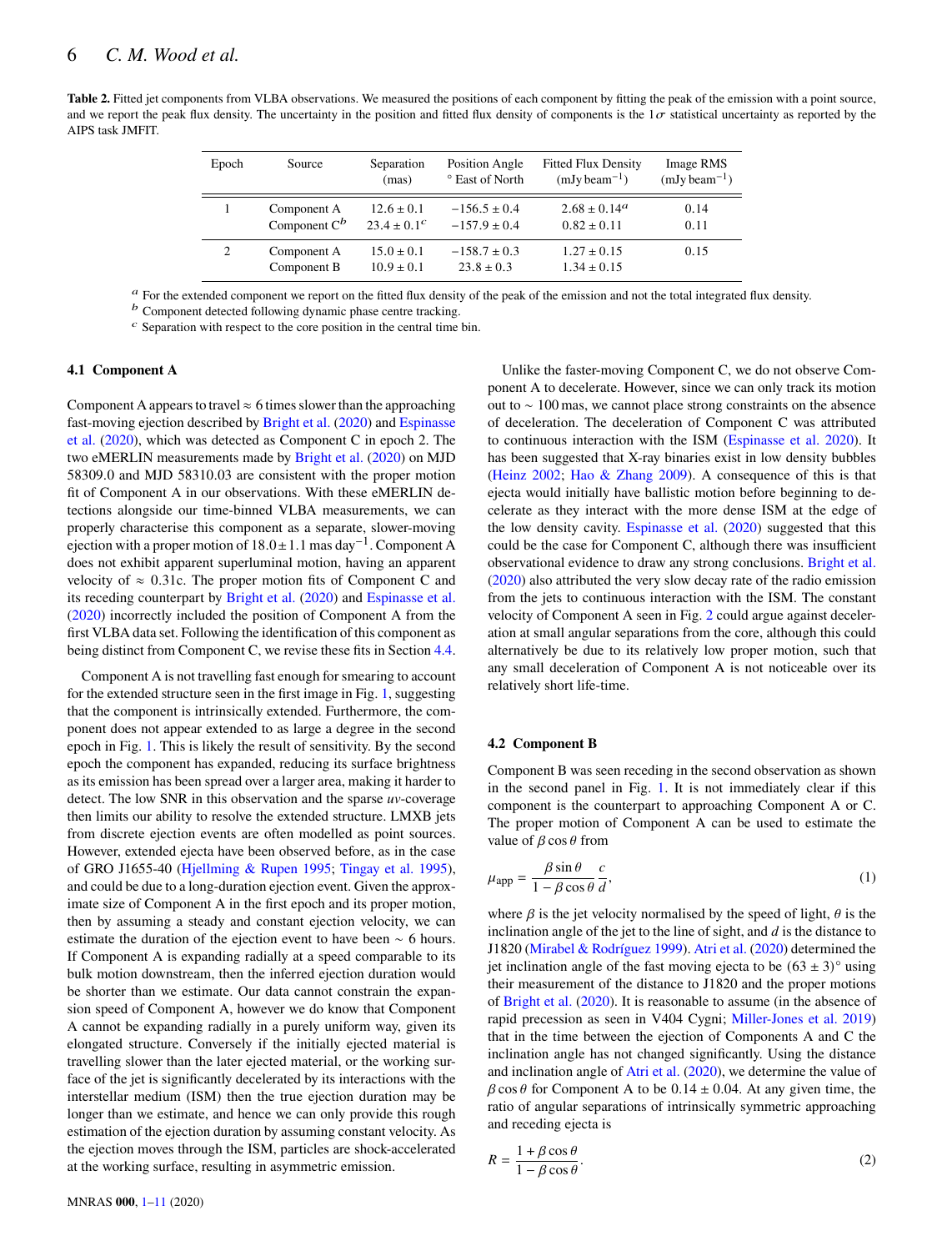If we assume that Component B is the counterpart to Component A, the measured ratio R would imply a value  $\beta \cos \theta = 0.16 \pm 0.02$ . These two values of  $\beta \cos \theta$  are consistent, suggesting Component B is likely the receding counterpart to the slow moving Component A. We still consider, however, the possible association of Component B with the fast moving Component C when we revise the fits of [Espinasse et al.](#page-10-22) [\(2020\)](#page-10-22) in Section [4.4.](#page-6-0)

If the noise peak seen in the first epoch in a similar position to Component B is a real detection, we cannot associate it with Component B, since it is slightly further from the core than Component B is in the second epoch. In Section [4.4](#page-6-0) we discuss whether this peak could be the receding counterpart to Component C.

It is unclear why Component B is not detected in the first epoch. It is possible that the external (or internal) shocks that accelerate particles in the jet and generate emission had not yet occurred in Component B by the first epoch, possibly as a result of an anisotropy in the surrounding medium, or that Component B was still optically thick in the first epoch. It is also possible that Component B was obscured by some free-free absorbing medium during the first epoch, or that it was sufficiently extended in the first epoch such that its flux was spread over a number of beams and thus it could not be detected.

### **4.3 Component C**

We applied our dynamic phase centre tracking technique to the first VLBA observation (epoch 1). When applying the technique for a proper motion of 92 mas day<sup>-1</sup> we found a 7 $\sigma$  detection of a component, as shown in Fig. [3.](#page-4-1) This component was previously undetected in this epoch due to smearing from its large proper motion. However, its proper motion and position lead us to identify it as the fastmoving component monitored by [Bright et al.](#page-10-21) [\(2020\)](#page-10-21) and [Espinasse](#page-10-22) [et al.](#page-10-22) [\(2020\)](#page-10-22).

From the estimate of the ejection size by [Bright et al.](#page-10-21) [\(2020\)](#page-10-21) and assuming a constant expansion rate, this component would have been expanding at a rate of between 7 and 187 mas day<sup>-1</sup>. This puts the size of Component C in the range of 2–40 mas in our first epoch, and 3–70 mas in our second epoch. The VLBA probes a maximum angular size of  $\approx$ 7–10 mas, and so components larger than this would be resolved out. Component C was not seen in epoch 2, likely due to the fact that it has become too large and diffuse to be detected by the VLBA, even with dynamic phase centre tracking. It is important to note that the apparent expansion rate is not constant if the component is decelerating. The observed expansion speed of a component is modified by the relativistic Doppler factor  $\delta =$  $(\Gamma(1 - \cos \theta))^{-1}$  [\(Miller-Jones et al.](#page-10-43) [2006\)](#page-10-43), where  $\Gamma = (1 - \beta^2)^{-1/2}$ is the bulk Lorentz factor, and so as the component decelerates and Γ decreases, the observed expansion rate increases. This is only important if the component is significantly relativistic, as is the case for Component C (see Section [4.4\)](#page-6-0). However, our constraints on the expansion rate are not sufficient to constrain any decrease in Gamma.

### <span id="page-6-0"></span>**4.4 Updated Proper Motion Fits**

The fit to the proper motion of the fast moving ejecta by [Espinasse](#page-10-22) [et al.](#page-10-22) [\(2020\)](#page-10-22) included Component A from our first VLBA epoch (Fig. [1\)](#page-3-0). Following the identification of this as a distinct, slowermoving ejection, along with the new detection of Component C via dynamic phase centre tracking, we therefore revised this fit. We used the [Bright et al.](#page-10-21) [\(2020\)](#page-10-21) radio data from eMERLIN, MeerKAT and the VLA, and the [Espinasse et al.](#page-10-22) [\(2020\)](#page-10-22) X-ray data from *Chandra* in our fits. We made two different fits, the first using both Components B and



<span id="page-6-1"></span>**Figure 4.** Revised constant deceleration fits for the proper motions of the fast travelling ejecta. The top panel marks the positions of the jets and the fits to their motion. Blue dots mark the approaching (southern) ejection. Green dots mark the receding (northern) ejection. The red triangle marks the approaching VLBA component detected using the dynamic phase centre tracking technique, labelled Component C in Fig. [3.](#page-4-1) The magenta square marks the receding VLBA component from epoch 2, labelled Component B in Fig. [1.](#page-3-0) Fit (a) is the fit for the proper motion of these ejecta using both Components B and C. Fit (b) is the fit for the proper motion of these ejecta including Component C and excluding Component B. Fits are described in Table [3.](#page-7-0) The shaded pink area shows the  $1\sigma$  bounds of the inferred ejection date of the slow moving Component A. The blue and red lines mark the start and peak of the AMI-LA radio flare, with the grey region marking the presence of the type-B QPO as reported by [Homan et al.](#page-10-17) [\(2020\)](#page-10-17). The second panel shows the residuals to the two fits.

C, the second using only Component C, since we believe Component B may be the receding counterpart to Component A (Section [4.2\)](#page-5-1). Both fits use a constant deceleration model as per [Espinasse et al.](#page-10-22) [\(2020\)](#page-10-22). These fits are shown in Fig. [4](#page-6-1) and are outlined in Table [3.](#page-7-0)

The reduced  $y^2$  value for the fit including both the VLBA components was 3.0, and the value for the fit using only Component C was 2.6. The decrease in the reduced  $x^2$  value can be attributed to the low uncertainty in the position of Component B. These reduced  $\chi^2$ values are smaller than for the fit made by [Espinasse et al.](#page-10-22) [\(2020\)](#page-10-22) that included Component A, giving us confidence that they better represent the true proper motion of the fast moving ejecta (Component  $\mathcal{C}$ 

Our updated fits for the proper motion of the fast jet (which omitted Component A but included the newly detected Component C), did not significantly shift the inferred ejection date from that determined by [Espinasse et al.](#page-10-22) [\(2020\)](#page-10-22). However, the updated fits decrease the initial proper motion of Component C ( $\mu$ <sub>0.south</sub>) from ≈ 93 mas day<sup>-1</sup> to  $\approx 88$  mas day<sup>-1</sup>. The dynamic phase centre tracking technique yields the brightest detection of Component C at a proper motion of 92 mas day−<sup>1</sup> , however it is still detected at a similar significance at 88 mas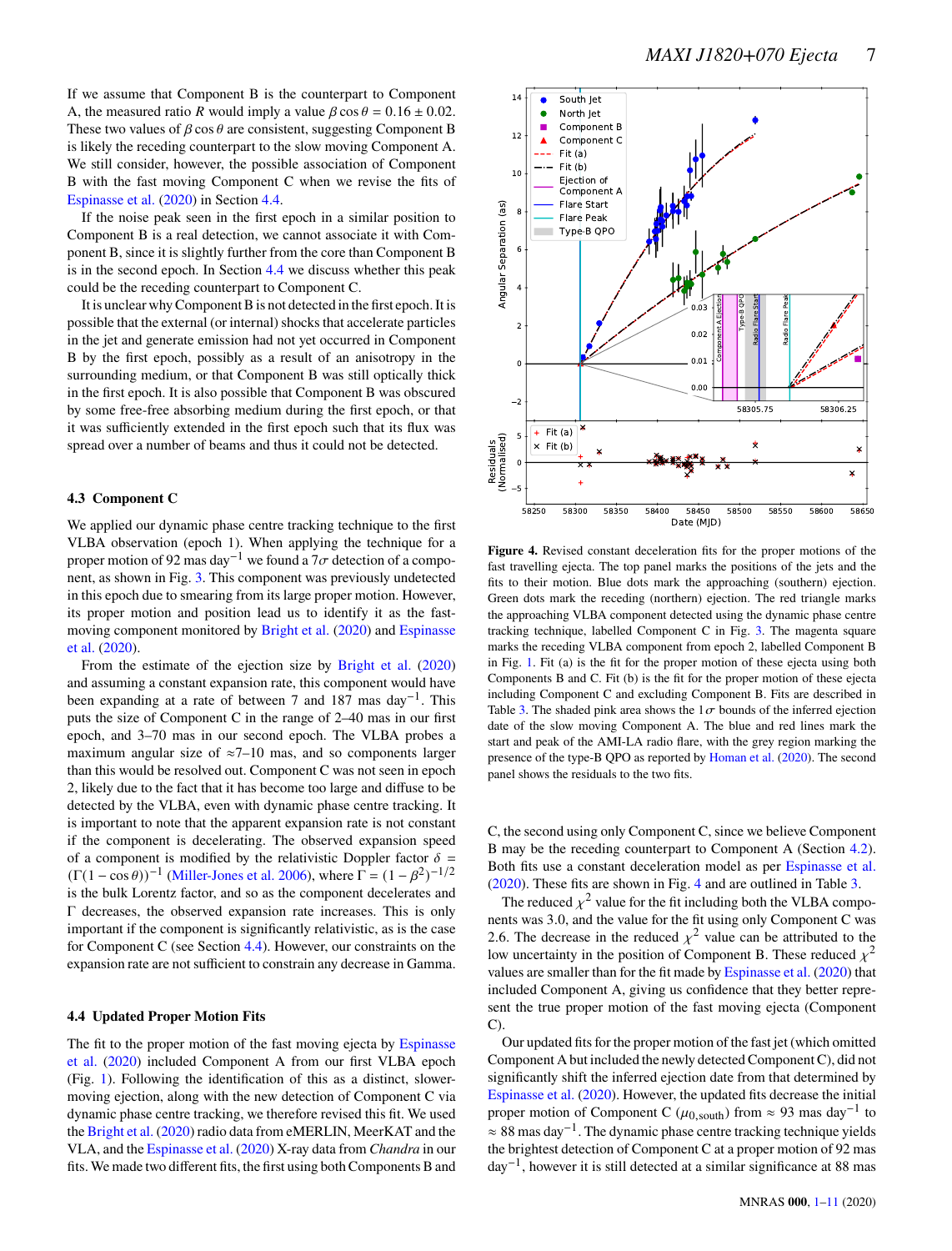<span id="page-7-0"></span>**Table 3.** Fits for the proper motion of the fast moving ejecta to compare the inclusion of the receding VLBA component. All fits were made with eMERLIN, MeerKAT and VLA radio observations from [Bright et al.](#page-10-21) [\(2020\)](#page-10-21), and *Chandra* X-ray observations from [Espinasse et al.](#page-10-22) [\(2020\)](#page-10-22). Fit (a) was made with both the approaching Component C and the receding Component B from the VLBA observations, and is shown with a dashed line in Fig. [4.](#page-6-1) Fit (b) was made with only Component C, and is shown with a dash-dotted line in Fig. [4.](#page-6-1) The quoted uncertainties in the fitted parameters are the  $1\sigma$  statistical uncertainties of the least squares fits.

| Fit | $\mu_{\text{south},0}$<br>$(mas \, \text{dav}^{-1})$ | $\mu_{\text{south}}$<br>$\text{(mas day}^{-2})$ | $\mu_{\text{north},0}$<br>$(mas day-1)$ | $\mu_{\text{north}}$<br>$(mas \,day^{-2})$ | $\tau_0$<br>(MJD)   | (Reduced) |
|-----|------------------------------------------------------|-------------------------------------------------|-----------------------------------------|--------------------------------------------|---------------------|-----------|
| (a) | $88.8 \pm 2.6$                                       | $-0.31 \pm 0.04$                                | $35.4 \pm 0.9$                          | $-0.044 \pm 0.007$                         | $58305.97 \pm 0.02$ | 3.0       |
| (b) | $87.6 \pm 2.5$                                       | $-0.29 \pm 0.03$                                | $35.9 \pm 0.8$                          | $-0.048 \pm 0.007$                         | $58305.95 \pm 0.02$ | 2.6       |

 $\text{d}$ av<sup>-1</sup>. The predicted position of the receding counterpart to Component C at the time of our second epoch disagrees with the measured position of Component B by 3 mas. While significantly larger than the synthesised beam, this is comparable to the size of Component B (Fig. [1\)](#page-3-0), so the difference in position does not completely rule out an association. The fits for the proper motion of the fast moving ejecta with and without Component B are the same within uncertainty. Based solely on these fits, we could plausibly identify Component B as being the counterpart to either Components A or C. However, since Component B could plausibly be associated with Component A (Section [4.2\)](#page-5-1), we conservatively choose to omit Component B in determining the proper motions of the fast moving ejecta.

Using these updated fits, we calculated the expected angular separation of the receding fast moving component (i.e. the receding counterpart to Component C) in the first epoch to be  $10.8 \pm 0.8$  mas, which is consistent with the measured position of the small noise peak in the first epoch (Fig. [1\)](#page-3-0). If this peak is a real detection then it may be the receding counterpart to Component C, although when we applied the dynamic phase centre tracking technique for the expected proper motion of this component, the peak disappeared. This suggests that this peak is unlikely to be the receding counterpart to Component C, and may therefore not be real emission.

With the updated proper motion fits, the jet inclination angle  $\theta$  from [Atri et al.](#page-10-9) [\(2020\)](#page-10-9) can be updated. Assuming the jets are inherently symmetric, the jet inclination angle and jet velocities can be uniquely determined from

$$
\tan \theta = \frac{2d}{c} \frac{\mu_{\rm app} \mu_{\rm rec}}{\mu_{\rm app} - \mu_{\rm rec}} \tag{3}
$$

$$
\beta \cos \theta = \frac{\mu_{app} - \mu_{rec}}{\mu_{app} + \mu_{rec}} \tag{4}
$$

[\(Mirabel & Rodríguez](#page-10-44) [1994;](#page-10-44) [Fender et al.](#page-10-45) [1999\)](#page-10-45). Using the initial velocities of the updated fits, we calculate an inclination angle of  $(64 \pm 5)$ °, which is in agreement with the inclination angle found by [Atri et al.](#page-10-9) [\(2020\)](#page-10-9) using the fits of [Bright et al.](#page-10-21) [\(2020\)](#page-10-21). With this updated inclination angle, the speed of the fast moving ejecta was calculated to be  $0.97^{+0.03}_{-0.09}$ c. From the proper motion of Component A, we used our revised inclination angle to determine its intrinsic speed to be  $(0.30 \pm 0.05)c$ .

Component C is travelling  $\approx 3.5$  times faster than Component A. Multiple ejection events where ejecta are travelling at similar velocities have previously been observed, such as with GRS 1915+105 [\(Fender et al.](#page-10-45) [1999;](#page-10-45) [Dhawan et al.](#page-10-46) [2000;](#page-10-46) [Miller-Jones et al.](#page-10-47) [2005\)](#page-10-47). Multiple ejecta from the same system with significantly different velocities have also been observed, such as with the neutron star X-ray binary Scorpius X-1 [\(Fomalont et al.](#page-10-23) [2001\)](#page-10-23), and with the 2003 and 2009 outbursts of H1743-322 [\(McClintock et al.](#page-10-48) [2009;](#page-10-48) [Miller-Jones](#page-10-4) [et al.](#page-10-4) [2012\)](#page-10-4). The 2015 outburst of V404 Cygni showed multiple

ejecta with different proper motions [\(Tetarenko et al.](#page-10-49) [2017;](#page-10-49) [Miller-](#page-10-24)[Jones et al.](#page-10-24) [2019\)](#page-10-24). It is not clear what sets the speeds of individual ejecta, and why they differ between ejection events, especially within the same outburst.

The measured proper motions of intrinsically symmetric jets can be used to calculate a maximum possible distance to a source corresponding to  $\beta = 1$  [\(Mirabel & Rodríguez](#page-10-42) [1999\)](#page-10-42),

$$
d_{\text{max}} = \frac{c}{\sqrt{\mu_{\text{app}}\mu_{\text{rec}}}}.\tag{5}
$$

[Fender](#page-10-50) [\(2003\)](#page-10-50) showed that close to this maximum distance the value of Γ tends to infinity. Using the updated fits, we calculated a maximum distance of  $3.11 \pm 0.06$  kpc. This is consistent with the distance measured by [Atri et al.](#page-10-9) [\(2020\)](#page-10-9), which means that we cannot place an upper limit on the value of  $\Gamma$  for the fast moving ejecta. We do calculate a lower limit of  $\Gamma > 2.1$ . For Component A we calculate  $\Gamma = 1.05 \pm 0.02$ .

## <span id="page-7-2"></span>**4.5 Radio Flare**

[Bright et al.](#page-10-21) [\(2020\)](#page-10-21) and [Homan et al.](#page-10-17) [\(2020\)](#page-10-17) described a rapid radio flare that was contemporaneous with changes in the X-ray variability properties of J1820, and [Bright et al.](#page-10-21) [\(2020\)](#page-10-21) associated the flare with the launch of the fast-moving ejecta (Component C). This radio flare is shown in Fig. [5](#page-8-0) alongside the X-ray light curves, the X-ray power density spectra and the inferred ejection dates of the slow and fast moving ejecta (Components A and C) from our proper motion fits. The first of our VLBA observations took place  $\approx$  6 hours after the peak of the radio flare. At this time, the interpolated flux density of the AMI-LA radio flare was 9.6 mJy at 15.5 GHz. In the first epoch Component A has a total integrated flux density of  $6.8 \pm 1.3$  mJy, suggesting that this component is primarily responsible for the radio flare. This is consistent with our proper motion constraints, which imply that Component C was ejected contemporaneously with the peak of the flare, such that it could not have been responsible for the rise phase.

Furthermore, our derived jet parameters imply that Component C and its counterpart will be significantly Doppler-deboosted, reducing their contribution to the total flux density. For intrinsically symmetric jets, the ratios of the received flux density from the approaching and receding components ( $S_a$  and  $S_r$  respectively) to the emitted flux density in the rest frame of the source  $(S_0)$  are given by

<span id="page-7-1"></span>
$$
\frac{S_{a,r}}{S_0} = \left(\frac{1}{\Gamma(1 \mp \beta \cos \theta)}\right)^{k-\alpha},\tag{6}
$$

where  $\alpha$  is the spectral index of the emission  $(S_{\gamma} \propto \gamma^{\alpha})$  and k de-scribes the geometry of the ejecta [\(Mirabel & Rodríguez](#page-10-42) [1999\)](#page-10-42). In this case  $\alpha = -0.7$  for optically thin synchrotron emission, and  $k = 3$ for discrete ejecta. For the fast moving ejecta, this Doppler boosting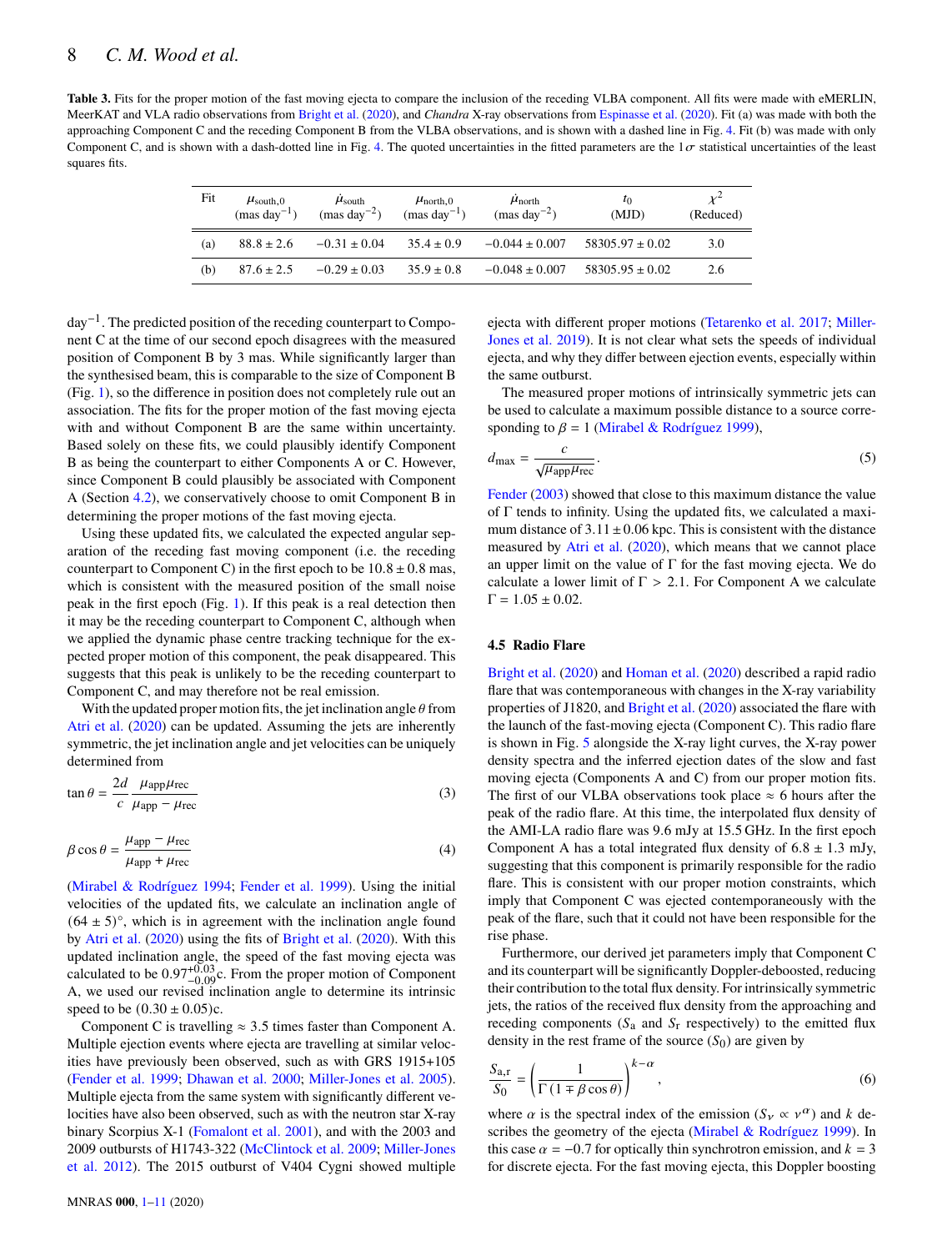factor is < 0.39 for the approaching component (Component C) and < 0.02 for the receding component. Upper limits were calculated using the lower limit of  $\beta$ . While we do not know the intrinsic flux density of Component C, this could explain a reduced contribution to the AMI-LA radio flare. This also suggests that the receding counterpart to Component C could be significantly de-boosted below the detection threshold, and so the receding Component B detected in the second epoch likely corresponds to the approaching Component A. It is important to note that the emitted flux density  $S_0$  should vary over time as the ejecta expand and fade, so the flux densities of approaching and receding components can only be directly compared using Equation [\(6\)](#page-7-1) when they are at equal angular separation from the core [\(Miller-Jones et al.](#page-10-51) [2004\)](#page-10-51). Using Equation [\(6\)](#page-7-1) and the integrated flux density of Component A in the first epoch, we calculated the expected integrated flux density of its symmetrically receding counterpart to be  $2.6 \pm 0.6$  mJy at an angular separation of  $12.6 \pm 0.1$  mas from the core. Component B does not reach this angular separation until after the second epoch, so should have been brighter in epoch 2. However, this is the integrated flux density spread over several beams, making our lower measured peak flux density consistent with this prediction.

[Bright et al.](#page-10-21) [\(2020\)](#page-10-21) and [Homan et al.](#page-10-17) [\(2020\)](#page-10-17) fit an exponential decay to the AMI-LA radio light curve underlying the rise and peak of the radio flare, which was attributed to the quenching of the radio core, from which the flare appears to be distinct. X-ray observations of J1820 suggest that the system was in the soft-intermediate state during the rise and peak of the AMI-LA radio flare [\(Homan et al.](#page-10-17) [2020\)](#page-10-17), and hence we don't expect the core to be bright and contributing significantly to the AMI-LA radio flux for a substantial duration before the VLBA observations in which it was undetected.

By assuming that the peak of the radio flare corresponds to the point at which the synchrotron emission of the jet becomes optically thin, [Bright et al.](#page-10-21) [\(2020\)](#page-10-21) used the peak flux of the radio flare to estimate the internal energy of the jet knot that corresponds to the radio flare to be  $E_i = 2 \times 10^{37}$  erg. As per [Fender & Bright](#page-10-52) [\(2019\)](#page-10-52), using the peak flux density of the radio flare (∼ 46 mJy) at 15.5 GHz at a distance of 2.96 kpc, we estimate a minimum energy magnetic field strength for Component A of ∼ 2.6 G. This is of a similar order of magnitude to the minimum magnetic field strengths calculated from radio flares in V404 Cygni, Cygnus X-3 and GRS 1915+105 [\(Fender & Bright](#page-10-52) [2019\)](#page-10-52).

# **4.6 Ejection Events**

The ejection date of Component A is  $4 \pm 1$  hours before the beginning of the radio flare and  $2 \pm 1$  hours before the beginning of the type-B QPO period and the associated rise in the soft X-ray count rate as shown in Fig. [5.](#page-8-0) Given its asymmetric structure in the first epoch, we measure the proper motion of the leading peak of Component A, and so the inferred ejection date from the proper motion fit only marks the beginning of the ejection of this component. Since the estimated ejection duration of Component A is ∼ 6 hours, the extended tail of Component A would have been ejected during the type-B QPO period, and during the rise of the radio flare. This would provide some of the strongest evidence to date for jet ejection contemporaneous with a specific X-ray timing signature from the accretion flow.

Alternatively, given its proximity to the beginning of the type-B QPO period, we could consider a scenario where the beginning of the ejection of Component A coincides with the beginning of the type-B QPO period. For this to be possible the component must undergo rapid deceleration to reach the separation and constant velocity with which it is seen travelling in the first epoch. In this scenario Component A is ejected at the beginning of the Type-B QPO period and



<span id="page-8-0"></span>**Figure 5.** AMI-LA radio and *NICER* X-ray light curves of MAXI J1820+070 surrounding the inferred ejection dates of components A and C. Panel (a) shows the AMI-LA radio light curve at 15.5 GHz. Panels (b)-(d) show the X-ray count rates in the 0.5-3 keV, 3-7 keV, and 7-12 keV energy bands respectively. Panel (e) shows the 0.3-12 keV dynamical power spectrum (data taken from [Homan et al.](#page-10-17) [2020\)](#page-10-17). The grey shaded region marks the presence of the type-B QPO and the green and pink lines mark the  $1\sigma$  bounds of the inferred ejection dates of components A and C respectively. The yellow lines in the first panel mark the observation dates of our first two VLBA epochs.

decelerates until it is travelling at a velocity of 18.0 mas day<sup>-1</sup> at a separation of 12.2 mas at the beginning of the first epoch. Enforcing these conditions we calculated a lower bound on the initial velocity and acceleration of 28.7 mas day<sup>-1</sup> and -20.2 mas day<sup>-2</sup> respectively.

As discussed in Section [4.5,](#page-7-2) the integrated flux density of Component A, the peak flux density of Component C and the high level of deboosting of Component C's undetected receding counterpart suggest that the radio flare is due to the slow moving Component A. The time delay relative to its inferred ejection date could be due to optical depth effects (e.g. [Tetarenko et al.](#page-10-53) [2018a\)](#page-10-53). When Component A is ejected it is initially optically thick. As the ejection expands adiabatically it becomes optically thin, and the 15.5 GHz emission probed by AMI-LA peaks and then decreases as the ejection expands further. The other possible explanation would invoke the shock-in-jet model (e.g. [Jamil et al.](#page-10-54) [2010;](#page-10-54) [Malzac](#page-10-55) [2014\)](#page-10-55), which posits that the flare is the result of internal shocks when a shell of ejected material collides with previously-ejected, slower-moving material. The delay between the ejection date and the radio flare is due to the time it takes for the ejection to travel out to the distance at which these shocks takes place. No second radio flare corresponding to the ejection of the fast moving ejecta was observed, possibly because the delays discussed above could have led it to occur during a gap in the AMI-LA observations.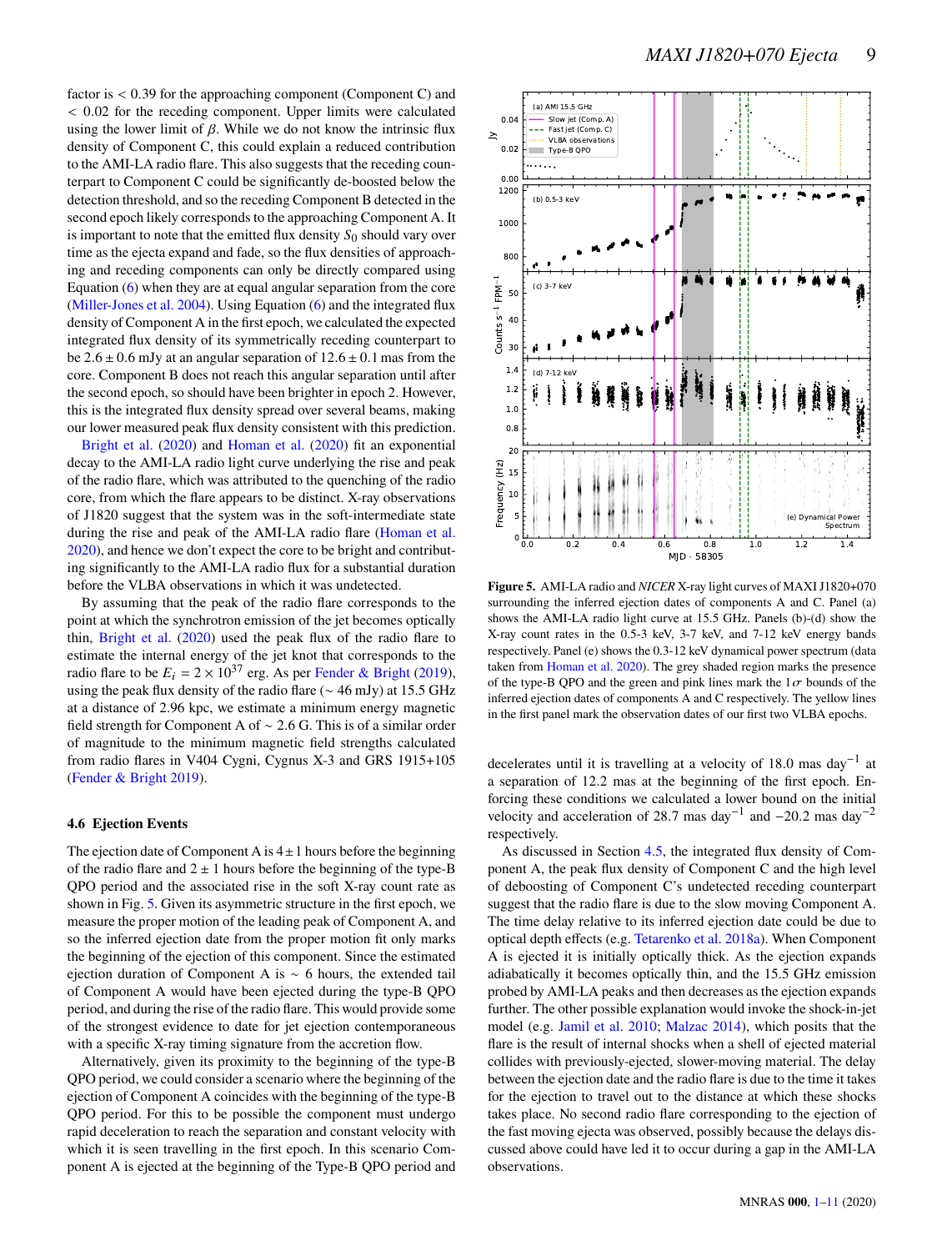# 10 *C. M. Wood et al.*

The ejection dates of Components A and C suggest that prior to the first VLBA epoch, Component C must have either passed by or collided with Component A in order for it to be found at a larger angular separation from the core. Based on our fits for these components, the calculated intersection time of these two ejections is MJD 58306.06 $\pm$ 0.03. This occurs  $\approx$  3.8 hours before our epoch 1. There is no evidence of an interaction between the two ejecta in the AMI-LA radio and *NICER* X-ray light curves [\(Homan et al.](#page-10-17) [2020\)](#page-10-17). Component C may have been ejected at a slightly different angle to Component A, as a result of a small precession of the accretion disk about the jet axis, as was seen in GRO 1655-40 (Hjellming  $\&$ [Rupen](#page-10-38) [1995\)](#page-10-38) and to a much larger extent in V404 Cygni [\(Miller-Jones](#page-10-24) [et al.](#page-10-24) [2019\)](#page-10-24). Observations of J1820 in the hard state prior to its July 2018 outburst with the Hard X-ray Modulation Telescope (*Insight*-HXMT) revealed Low Frequency QPOs across a range of energies. It was suggested that the observed QPO behaviour likely resulted from precession of the base of the compact jet [\(Ma et al.](#page-10-56) [2021\)](#page-10-56). If the jet (or the accretion disk) is indeed precessing and the two components are launched at slightly different angles, their interaction may have been minimal.

Despite the inferred ejection date of Component C and its receding counterpart being  $\approx$  7 hours after the beginning of the type-B QPO period, the evolution of the X-ray properties could still be linked to the ejection of these fast moving ejecta if they took time to accelerate up to the initial velocity with which they were observed. An assumption of the constant deceleration model is that the ejecta are launched at time  $t_0$  with an initial proper motion  $\mu_0$ , and does not account for any initial acceleration period, which would move the ejection date earlier. In this case it could have been ejected alongside Component A during the type-B QPO period. However, we have no empirical evidence for the prolonged period of acceleration that would be required. Alternatively, it could take time for the accretion flow changes observed as the X-ray flare and the change in the timing properties to manifest themselves in the ejection of this second, faster jet component.

[Miller-Jones et al.](#page-10-4) [\(2012\)](#page-10-4) and [Russell et al.](#page-10-5) [\(2019\)](#page-10-5) attempted to identify a connection between the switch from type-C to type-B QPOs and the ejection of discrete jets in H1743-322 and MAXI J1535-571 respectively. While their data were suggestive of a connection, due to gaps in their radio and X-ray coverage they could not conclusively associate these phenomena. They also reported on a rise in the soft X-ray count similar to what is seen here, although the rise in soft X-ray count occurred prior to the QPO switch, unlike what is seen here. The uncertainty on the ejection dates of H1743-322 and MAXI J1535-571 were  $\sim$  0.5 days and  $\sim$  2 days respectively. As a result of higher-cadence VLBA observations, time binning, and the strong lever arm of the downstream eMERLIN observations we have been able to constrain the ejection time to within an hour. This, in combination with dense NICER X-ray coverage has allowed for the association of the ejection of jet material and a change in the X-ray timing properties. Based on geometrical arguments (e.g. the dependence of QPO strength on the inclination angle) [Motta et al.](#page-10-57) [\(2015\)](#page-10-57) suggested that type-B QPOs are related to jets, and although the launching of discrete ejecta have been seen at similar times to type-B QPOs, this is the first time an ejection has been shown to be occurring during the emergence of type-B QPOs.

The physics underlying the disk/jet connection is an area of active investigation, and as reviewed in, e.g., [Ingram & Motta](#page-10-2) [\(2020\)](#page-10-2), the origin of variable X-ray signatures such as QPOs is not yet well determined. Numerical simulations of black hole accretion have not yet fully captured state transitions, but they already offer some interesting considerations that could guide future campaigns and the

interpretation of phenomena such as the ejecta we describe. During accretion, the disk carries in and/or generates magnetic fields that can eventually saturate near the event horizon and provide enough pressure to disrupt the inflow (magnetically arrested disks, or MAD; [Igumenshchev et al.](#page-10-58) [2003;](#page-10-58) [Igumenshchev](#page-10-59) [2008;](#page-10-59) [Tchekhovskoy et al.](#page-10-60) [2011\)](#page-10-60). As the magnetisation at the horizon is directly linked to jet power (e.g. [Komissarov et al.](#page-10-61) [2007;](#page-10-61) [Tchekhovskoy et al.](#page-10-60) [2011\)](#page-10-60), one could expect jet ejecta launched during MAD states to be faster. The launching of the faster Component C subsequent to the slower Component A during a state transition is qualitatively consistent with the gradual build up of magnetic flux as the source brightens in outburst. The association with type-B QPOs is less clear, however magnetic reconnection in MAD simulations can drive ejecta and changes in variability [\(Dexter et al.](#page-10-62) [2014\)](#page-10-62). While this effect has so far mostly been explored for flares in Sgr A\* [\(Dexter et al.](#page-10-63) [2020;](#page-10-63) [Porth et al.](#page-10-64) [2021,](#page-10-64) Chatterjee et al., subm.), higher resolution simulations are starting to reveal more significant dynamical changes [\(Ripperda et al.](#page-10-65) [2020\)](#page-10-65), allowing the exploration of links between MAD-induced variability and type-B QPOs, with ejecta during state transitions.

In summary, we have shown for the first time that an ejection event was occurring during the transition from type-C to type-B QPOs. This ejection (Component A) appears to be responsible for the subsequent radio flare. It is not clear if the faster moving Component C is also linked to the change in X-ray count rate and timing properties via some delayed ejection mechanism or acceleration period. The delay between the accretion flow evolution and the fitted ejection time of Component C means that we cannot identify a definitive signature of ejection for this component, should one exist.

#### <span id="page-9-0"></span>**5 CONCLUSIONS**

We provide detailed analysis of two VLBA observations of MAXI J1820+070 during the hard to soft state transition on MJD 58306, and identify an approaching slow moving ejection, only seen previously in two eMERLIN observations but erroneously associated to a faster moving ejection in previous works. Via the time binning of these VLBA observations, the proper motion of this ejection was determined to be  $\mu_{\text{south}} = 18.0 \pm 1.1$  mas day<sup>-1</sup> with an inferred ejection date of MJD 58305.60  $\pm$  0.04. This ejection of the slow moving component began 4.2 hours before the beginning of the rise of the radio flare and 2 hours before the beginning of the type-B QPO period. The ejection of this component lasted for ∼ 6 hours and thus was contemporaneous with the changes in X-ray count rate and timing properties and the rise time of the radio flare.

A new technique was implemented to mitigate the effects of smearing in images due to large proper motions, which resulted in the  $7\sigma$ detection of the approaching fast moving ejection in a VLBA observation in which it was previously undetected. Following this, the fits to the proper motion of the fast moving ejecta were updated, yielding an ejection date of MJD 58305.97  $\pm$  0.02, which corresponded to the peak of the radio flare. We used these revised fits to calculate a jet inclination angle of  $(64 \pm 5)^\circ$ , and jet velocities of  $0.97^{+0.03}_{-0.09}c$  for the fast moving ejecta ( $\Gamma > 2.1$ ), and  $(0.30 \pm 0.05)c$  for the newly identified slow moving ejection ( $\Gamma = 1.05 \pm 0.02$ ). It is unclear what is responsible for the large difference in velocities of these ejecta. We have shown that the approaching slow moving component is responsible for the radio flare, and is likely linked to the the switch from type-C to type-B QPOs, while no definitive signature of ejection was identified for the fast moving component.